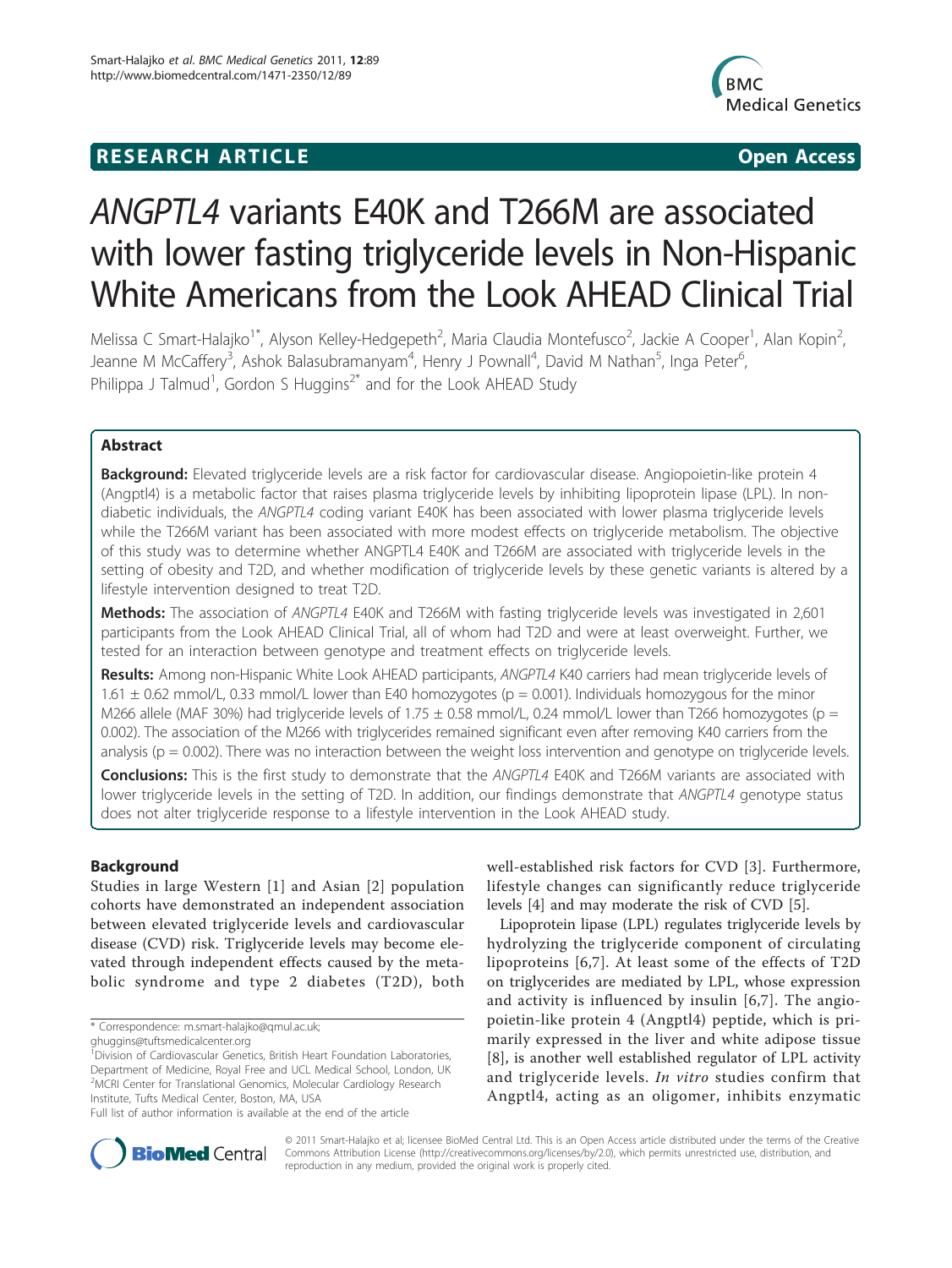hydrolysis of triglycerides by preventing LPL dimerization [[9\]](#page-6-0). ANGPTL4 has two common coding SNPs: E40K and T266M. The E40K substitution prevents Angptl4 oligomer formation, which leads to reduced Angptl4 mediated inhibition of LPL activity [[10\]](#page-6-0). To date, results in over 30,000 individuals from non-diabetic [[11\]](#page-6-0) and population-based [\[12](#page-6-0)] studies have confirmed that the E40K loss-of-function variant is associated with significantly lower triglyceride levels [[11,12\]](#page-6-0). In contrast, the ANGPTL4 T266M cSNP, which is more prevalent than E40K, has been shown to have a smaller effect on triglyceride levels in non-diabetic populations [[12](#page-6-0)].

Given the importance of triglycerides and CVD risk in the context of T2D we sought to determine whether the ANGPTL4 E40K and T266M polymorphisms are associated with triglyceride levels in well characterized patients with T2D participating in the Look AHEAD study. Second, we asked whether the ANGPTL4 variants modified the triglyceride response to an intensive lifestyle intervention designed to treat T2D that was randomly assigned to Look AHEAD participants. Finding an association of ANGPTL4 variants with triglyceride levels in T2D, particularly if modifiable by a lifestyle intervention, would have important implications for personalized approaches to the treatment of T2D and cardiovascular disease.

## Methods

## Look AHEAD (Action for Health in Diabetes)

Look AHEAD is a multicenter clinical trial examining whether an intensive lifestyle intervention (ILI) aimed at weight loss and increased activity will reduce cardiovascular disease in T2D compared with diabetes support and education (DSE). The Look AHEAD multi-ethnic cohort is comprised of 5,145 male and female participants who have T2D, aged 45-76 years, and with a body mass index (BMI)  $\geq 25 \text{ kg/m}^2$ . Included in our study are samples from Look AHEAD participants who self-identified their race and ethnicity as non-Hispanic White, African American or Hispanic. The design, baseline characteristics, and 1-year interim results have been described in detail [[4](#page-5-0),[13,14](#page-6-0)]. This manuscript is based on a subset of the baseline data set from participants who provided consent for genetic studies and were enrolled from Look AHEAD sites that participated in ancillary studies (see Acknowledgement). 2,601 participants for whom DNA was available for these analyses, were genotyped for ANGPTL4 T266M (rs1044250, 6959  $C > T$ ) and E40K (rs116843064, 118 G > A) cSNPs using TaqMan technology (Applied Biosciences). All participants provided written informed consent for DNA collection and genetic studies as part of Look AHEAD. The Tufts Medical Center Institutional Review Board approved the study.

#### Statistical Methods

Statistical analyses were performed using Intercooled Stata 10.2 for Windows (StataCorp LP, Texas, USA). A  $\chi^2$  test compared whether the observed frequencies conformed to Hardy-Weinberg equilibrium (HWE). A general additive model of inheritance, or dominant model in the case of E40K, was used to assess the association between genotype and clinical endpoints. All clinical data were log transformed to approximate a normal distribution before analysis. Multivariate linear regressions were used for baseline association analyses, controlling for known and significant confounders including: age, gender, study site, BMI, smoking, statins, diuretics, diabetes drugs, insulin, other lipid drugs, alcohol, menopause, and hormone replacement therapy (HRT) use. Using a dominant model there was 80% power to detect a 0.08 mmol/L difference in triglycerides between E40K allele carriers and non-carriers at baseline. Using an additive model there was 80% power to detect a difference at baseline of 0.02 mmol/L in triglyceride levels per T266M allele. Both power calculations are based on a 2-sided test at 5% significance level.

Multivariate linear regression was also utilized to determine interaction of DSE and ILI with E40K and T266M genotype. Additional association analyses performed at the 1-year follow-up time point were adjusted for age, gender, study site and the baseline measure of the dependent variable.  $P$  values  $< 0.05$  were considered significant. Linkage disequilibrium (LD) between sites was estimated using Haploview ([http://www.broad.mit.](http://www.broad.mit.edu/mpg/haploview) [edu/mpg/haploview](http://www.broad.mit.edu/mpg/haploview)) version 3.0.

## Results

## ANGPTL4: effects on plasma Triglyceride and HDL levels in Look AHEAD

Baseline characteristics of the Look AHEAD study participants included in these analyses, separated by ethnic groups, are shown in Table [1](#page-2-0). Of the 2,601 study participants, 1,424 are taking lipid lowering medication. ANGPTL4 genotype frequences are shown in Table [2](#page-2-0). All genotype distributions were in HWE. No LD was observed between E40K and T266M in non-Hispanic White Americans (D' = 1.00 and  $r^2$  = 0.05). The MAF for the E40K and T266M variants did not differ significantly between non-Hispanic Whites and Hispanics. The MAF of the E40K SNP in African Americans by comparison was very low (MAF 0.001).

After adjustment for covariates, the E40K variant was significantly associated with baseline plasma triglyceride levels in non-Hispanic White Look AHEAD participants (Table [3\)](#page-3-0). Individuals who were K40 carriers had mean ± SD triglyceride levels of 1.61 ± 0.62 mmol/L, 0.33 mmol/L lower than E40 homozygotes ( $p = 0.001$ ). A significant association of the T266M and triglyceride levels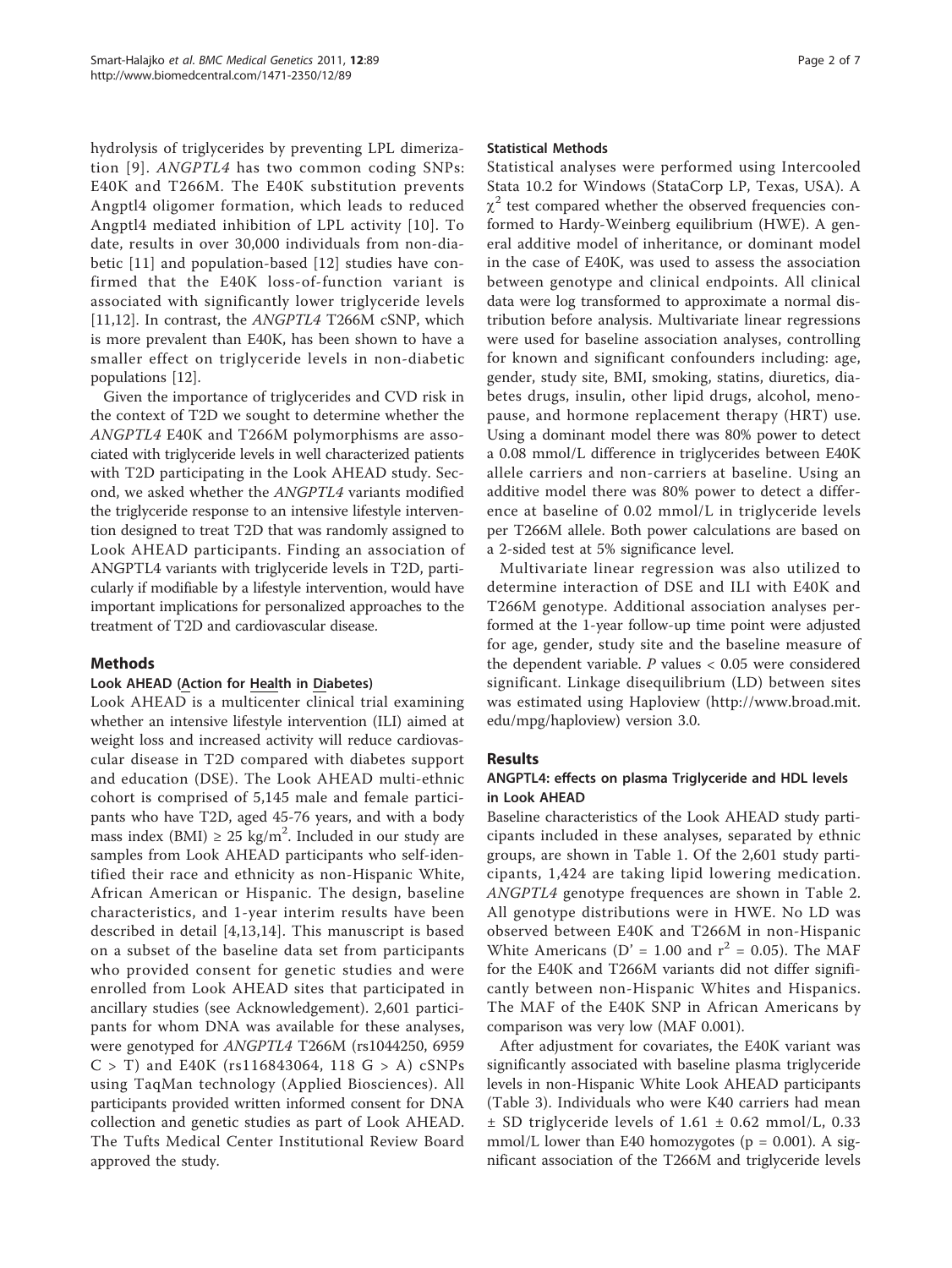| Variable                 |      |        | <b>Non-Hispanic white Americans</b> |     | African American |                          | <b>Hispanics</b> |        | $P$ value*       |         |
|--------------------------|------|--------|-------------------------------------|-----|------------------|--------------------------|------------------|--------|------------------|---------|
|                          | n.   | Mean   | 95% CI                              | N   | Mean             | 95% CI                   | n                | Mean   | 95% CI           |         |
| Female (%)               | 2023 | 50.2   |                                     | 436 | 76.6             |                          | 142              | 64.8   |                  |         |
| Insulin Use (%)          | 2023 | 17.0   | ٠                                   | 436 | 22.9             | $\overline{\phantom{a}}$ | 142              | 19.7   |                  |         |
| Statin Use (%)           | 2023 | 50.1   |                                     | 436 | 37.6             |                          | 142              | 38.0   |                  |         |
| Metabolic Syndrome (%)   | 2023 | 95.4   |                                     | 436 | 76.6             |                          | 142              | 64.8   |                  |         |
| Hypertension (%)         | 2023 | 84.9   |                                     | 436 | 89.5             | $\overline{\phantom{a}}$ | 142              | 81.0   |                  |         |
| Age (years)              | 2023 | 59.47  | (59.17, 59.77)                      | 436 | 58.40            | (57.97, 58.83)           | 142              | 57.32  | (56.46, 58.19)   | < 0.001 |
| $HbA1c$ (%)              | 2023 | 7.17   | (7.12, 7.21)                        | 436 | 7.34             | (7.27, 7.41)             | 142              | 7.52   | (7.38, 7.66)     | < 0.001 |
| Weight (lbs)             | 2023 | 223.85 | (222.28, 255.44)                    | 436 | 220.83           | (218.54, 223.14)         | 142              | 217.85 | (213.36, 222.43) | 0.021   |
| BMI (kg/m2)              | 2023 | 35.88  | (35.65, 36.11)                      | 436 | 35.93            | (35.58, 36.29)           | 142              | 35.99  | (35.29, 36.70)   | 0.790   |
| Waist circumference (cm) | 2020 | 114.98 | (114.42, 115.55)                    | 436 | 113.17           | (112.34, 114.00)         | 142              | 111.38 | (109.77, 113.01) | < 0.001 |
| Triglyceride (mmol/L)    | 2023 | 1.87   | (1.82, 019)                         | 436 | 1.57             | (1.52, 1.62)             | 142              | 1.32   | (1.23, 1.41)     | < 0.001 |
| LDL-cholesterol (mmol/L) | 1975 | 2.77   | (2.74, 2.80)                        | 427 | 2.80             | (2.75, 2.86)             | 138              | 2.84   | (2.73, 2.94)     | 0.269   |
| HDL-cholesterol (mmol/L) | 1975 | 1.06   | (1.05, 1.07)                        | 427 | 1.11             | (1.09, 1.13)             | 138              | 1.16   | (1.13, 1.20)     | < 0.001 |
| Cholesterol (mmol/L)     | 1975 | 4.85   | (4.81, 4.89)                        | 427 | 4.81             | (4.75, 4.87)             | 138              | 4.77   | (4.66, 4.89)     | 0.242   |
| Fasting Glucose (mmol/L) | 1975 | 8.32   | (8.22, 8.42)                        | 427 | 8.09             | (7.95, 8.24)             | 138              | 7.88   | (7.60, 8.16)     | 0.007   |
| SBP (mm/Hg)              | 1993 | 128.82 | (128.06, 129.58)                    | 432 | 129.52           | (128.39, 130.66)         | 140              | 130.23 | (127.98, 132.52) | 0.268   |
| $DBP$ (mm/Hg)            | 1993 | 69.41  | (69.03, 69.80)                      | 432 | 70.98            | (70.4, 71.57)            | 140              | 72.59  | (71.41, 73.79)   | < 0.001 |

<span id="page-2-0"></span>Table 1 Baseline Data in Look AHEAD Genetic cohort by ethnic group

Data presented is mean (95% confidence intervals), adjusted for age and gender;\* overall comparison between the three ethnic groups after adjustment for gender.

was also observed (Table [4\)](#page-3-0). Individuals homozygous for the M266 allele had triglyceride levels of  $1.75 \pm 0.58$ mmol/L, 0.24 mmol/L lower than T266 homozygotes (p = 0.002). The association of E40K and T266M with triglyceride levels remained significant in those individuals not taking a lipid lowering medication (Tables [3](#page-3-0) and [4](#page-3-0), respectively). The association of E40K with triglyceride levels was also significant in subjects taking lipid lowering drugs, while the triglyceride association with T266M was not found in the setting of lipid lowering therapy (data not shown).

We examined whether the association of T266M with triglyceride levels merely reflected the presence of E40K or whether the effect was also observed independently. When the K40 carriers were excluded, the association of T266M with triglycerides remained significant in multivariate linear regression using an additive model of inheritance, with M266 homozygotes having 0.25 mmol/ L lower triglycerides compared to  $TT$  individuals ( $p =$ 0.002) (Table [4\)](#page-3-0).

Next, we analyzed participants by composite E40K and T266M genotypes. We found a significant genotype dosage effect in which the addition of K40 to M266 was associated with lower triglyceride levels suggesting an additive effect in the Look AHEAD cohort (Figure [1](#page-4-0)). Homozygous M266 carriers that were also heterozygous K40 carriers had the lowest triglyceride levels.

Secondary analyses of traits related to the metabolic syndrome detected a significant association of E40K with systolic blood pressure (4.24 mm/Hg lower in K40 carriers;  $p = 0.031$ ) (Table [3\)](#page-3-0) and a modest association with waist circumference ( $p = 0.043$ ). Only triglyceride levels showed significant differences by T266M genotype (Table [4\)](#page-3-0).

We were unable to test an association of E40K and triglycerides in African American and Hispanic Look

| Table 2 Look AHEAD genotype frequencies of ANGPTL4 E40K and T266M by ethnic group |  |  |  |  |  |  |  |  |  |  |  |  |  |  |  |
|-----------------------------------------------------------------------------------|--|--|--|--|--|--|--|--|--|--|--|--|--|--|--|
|-----------------------------------------------------------------------------------|--|--|--|--|--|--|--|--|--|--|--|--|--|--|--|

| ANGPTL4 variant | Genotype    | <b>Non-Hispanic White Americans</b> |      | African American |     |      | <b>Hispanic</b> |     |      | P value    |         |                |         |
|-----------------|-------------|-------------------------------------|------|------------------|-----|------|-----------------|-----|------|------------|---------|----------------|---------|
|                 |             | n                                   | $\%$ | <b>MAF</b>       | n   | $\%$ | <b>MAF</b>      | n   | %    | <b>MAF</b> | p1      | p <sub>2</sub> | p3      |
| <b>E40K</b>     | 118 $G > A$ |                                     |      |                  |     |      |                 |     |      |            |         |                |         |
| EE              | GG          | 1868                                | 95.8 |                  | 418 | 99.8 |                 | 129 | 95.6 |            |         |                |         |
| EK/KK           | GA/AA       | 82/0                                | 4.2  | 0.021            | 1/0 | 0.2  | 0.001           | 5/1 | 4.4  | 0.027      | < 0.001 | 0.551          | < 0.001 |
| T266M           | rs1044250   |                                     |      |                  |     |      |                 |     |      |            |         |                |         |
| π               | CC          | 961                                 | 48.1 |                  | 242 | 56.0 |                 | 63  | 45.0 |            |         |                |         |
| <b>TM</b>       |             | 845                                 | 42.2 |                  | 164 | 34.0 |                 | 61  | 43.6 |            |         |                |         |
| <b>MM</b>       |             | 194                                 | 9.7  | 0.31             | 26  | 6.0  | 0.25            | 16  | 11.4 | 0.33       | < 0.001 | 0.403          | 0.007   |

p1; Non-Hispanic whites vs. African Americans, p2; Non-Hispanic whites vs. Hispanics, p3; African Americans vs. Hispanics.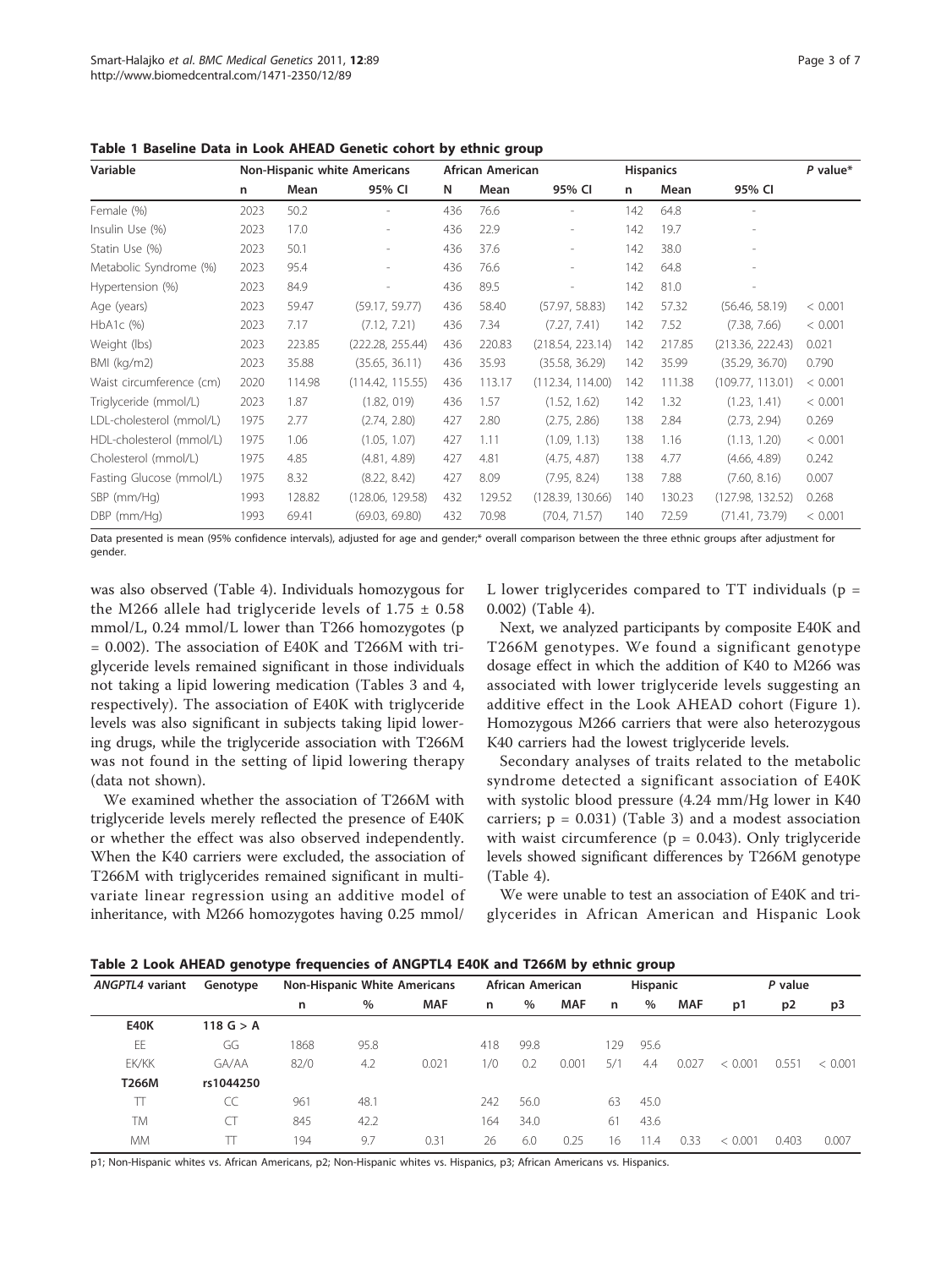<span id="page-3-0"></span>

|  | Table 3 Association of E40K with baseline data in Non-Hispanic White Look AHEAD participants |
|--|----------------------------------------------------------------------------------------------|
|--|----------------------------------------------------------------------------------------------|

|                                                                            | EE                               | EK                             | P value |
|----------------------------------------------------------------------------|----------------------------------|--------------------------------|---------|
|                                                                            | Mean (95% CI)                    | Mean (95% CI)                  |         |
| n males/n females                                                          | 934/934                          | 40/42                          |         |
| Triglycerides (mmol/L)                                                     | 1.94 (1.90, 1.99)                | 1.61 (1.44, 1.80)              | 0.001   |
| Cholesterol (mmol/L)                                                       | 4.86 (4.82, 4.90)                | 4.88 (4.69, 5.08)              | 0.889   |
| LDL-cholesterol (mmol/L)                                                   | 2.77(2.73, 2.80)                 | 2.87 (2.70, 3.04)              | 0.237   |
| HDL-cholesterol (mmol/L)                                                   | 1.05 (1.04, 1.06)                | 1.10(1.05, 1.16)               | 0.081   |
| BMI ( $kg/m2$ )                                                            | 35.90 (35.87, 35.93)             | 35.91 (35.78, 36.03)           | 0.940   |
| Weight (kg)                                                                | 100.55 (100.21, 100.90)          | 101.51 (99.88, 103.17)         | 0.264   |
| Waist Circumference (cm)                                                   | 115.03 (114.69, 115.37)          | 116.73 (115.11, 118.37)        | 0.043   |
| Glucose (mmol/L)                                                           | 8.38 (8.28, 8.49)                | 8.02 (7.56, 8.51)              | 0.154   |
| HbA1c                                                                      | 7.18 (7.14, 7.23)                | 7.00 (6.79, 7.22)              | 0.113   |
| SBP (mm/Hg)                                                                | 129.12 (128.31, 129.93)          | 124.88 (121.23, 128.64)        | 0.031   |
| DBP (mm/Hg)                                                                | 69.38 (68.98, 69.79)             | 67.55 (65.71, 69.43)           | 0.062   |
| Triglycerides (mmol/L) on subjects not receiving lipid lowering medication | 1.91 (1.85, 1.98)<br>$(n = 771)$ | 1.54(1.31, 1.80)<br>$(n = 36)$ | 0.007   |

Data presented is mean (95% confidence intervals). Lipid data and blood pressure are adjusted for age, gender, study site, BMI, smoking, statins, diuretics, diabetes drugs, insulin, other lipid drugs, alcohol, menopause, HRT use. Anthropometric data are adjusted for age, gender, study site, smoking, statins, diuretics, diabetes drugs, insulin, other lipid drugs, alcohol, menopause, HRT use. Adjusted P values using a dominant model of inheritance are presented.

AHEAD participants due to the low number of genotype carriers (Additional File [1](#page-5-0): Supplemental Tables 1 and 2).

One year follow-up data in non-Hispanic white Americans Look AHEAD participants in this genetic sub-cohort randomly assigned to DSE achieved a 1% reduction of BMI compared with an 11% reduction in the ILI group (p < 0.001). The response to DSE and ILI in the Look AHEAD participants taking part in these genetic studies was similar to the one-year differences observed in the full cohort [\[4](#page-5-0)]. Triglyceride levels decreased in both randomisation groups, with subjects in the ILI group achieving 27% lower levels compared with 9% lower levels in the DSE group. Tests for interaction between intervention and E40K and T266M status were not statistically significant ( $p = 0.416$  and 0.202 respectively). The absolute changes in triglyceride levels were similar between E40K and T266M genotypes (Additional File [1](#page-5-0): Supplemental Tables 3 and 4).

## **Discussion**

In this study, we demonstrate for the first time that ANGPTL4 E40K and T266M are associated with triglyceride levels in the setting of T2D. This finding is

| Table 4 Association of T266M with baseline data in Non-Hispanic White Look AHEAD participants |  |
|-----------------------------------------------------------------------------------------------|--|
|-----------------------------------------------------------------------------------------------|--|

|                                                                         | тт                               | <b>TM</b>                        | <b>MM</b>                           | P value |
|-------------------------------------------------------------------------|----------------------------------|----------------------------------|-------------------------------------|---------|
|                                                                         | Mean (95% CI)                    | Mean (95% CI)                    | Mean (95% CI)                       |         |
| n males/n females                                                       | 461/500                          | 428/417                          | 93/101                              |         |
| Triglycerides (mmol/L)                                                  | 1.99 (1.93, 2.06)                | 1.87(1.81, 1.94)                 | 1.75 (1.63, 1.89)                   | 0.002   |
| Cholesterol (mmol/L)                                                    | 4.91 (4.85, 4.96)                | 4.84 (4.78, 4.90)                | 4.79 (4.66, 4.91)                   | 0.120   |
| LDL-cholesterol (mmol/L)                                                | 2.78 (2.73, 2.82)                | $2.77$ $(2.72, 2.83)$            | $2.75$ $(2.65, 2.86)$               | 0.937   |
| HDL-cholesterol (mmol/L)                                                | 1.05(1.04, 1.07)                 | 1.05(1.05, 1.12)                 | 1.09(1.05, 1.12)                    | 0.178   |
| BMI $(kq/m2)$                                                           | 35.94 (35.90, 35.97)             | 35.89 (35.85, 35.93)             | 35.97 (35.89, 36.05)                | 0.101   |
| Weight (lbs)                                                            | 100.71 (100.22, 101.19)          | 100.31 (99.80, 100.83)           | 101.10 (100.03, 102.18)             | 0.331   |
| Waist Circumference (cm)                                                | 115.08 (114.61, 115.55)          | 114.91 (114.40, 115.41)          | 115.77 (114.72, 116.82)             | 0.346   |
| Glucose (mmol/L)                                                        | 8.44 (8.30, 8.59)                | 8.32 (8.17, 8.47)                | 8.19 (7.89, 8.51)                   | 0.269   |
| HbA1c                                                                   | 7.22 (7.16, 7.29)                | 7.13 (7.02, 7.20)                | 7.08 (6.95, 7.23)                   | 0.067   |
| SBP (mm/Hq)                                                             | 129.18 (128.06, 130.30)          | 128.68 (127.48, 129.88)          | 126.85 (124.41, 129.34)             | 0.243   |
| DBP (mm/Hq)                                                             | 69.45 (68.89, 70.01)             | 69.15 (68.55, 69.76)             | 68.43 (67.20, 69.68)                | 0.327   |
| Triglyceride (mmol/L)<br>Following removal of E40K Carriers             | 1.99 (1.92, 2.06)<br>$(n = 889)$ | 1.88 (1.81, 1.95)<br>$(n = 775)$ | 1.73 (1.60, 1.88)<br>$(n = 182)$    | 0.002   |
| Triglycerides (mmol/L)<br>Subjects not taking lipid-lowering medication | 1.95(1.86, 2.05)<br>$(n = 416)$  | 1.82 (1.74, 1.93)<br>$(n = 344)$ | $1.66$ $(1.48, 1.85)$<br>$(n = 75)$ | 0.01    |

Data presented is mean (95% confidence intervals). Lipid data and blood pressure are adjusted for age, gender, study site, BMI, smoking, statins, diuretics, diabetes drugs, insulin, other lipid drugs, alcohol, menopause, HRT use. Anthropometric data are adjusted for age, gender, study site, smoking, statins, diuretics, diabetes drugs, insulin, other lipid drugs, alcohol, menopause, HRT use. Adjusted P values using an additive model of inheritance are presented.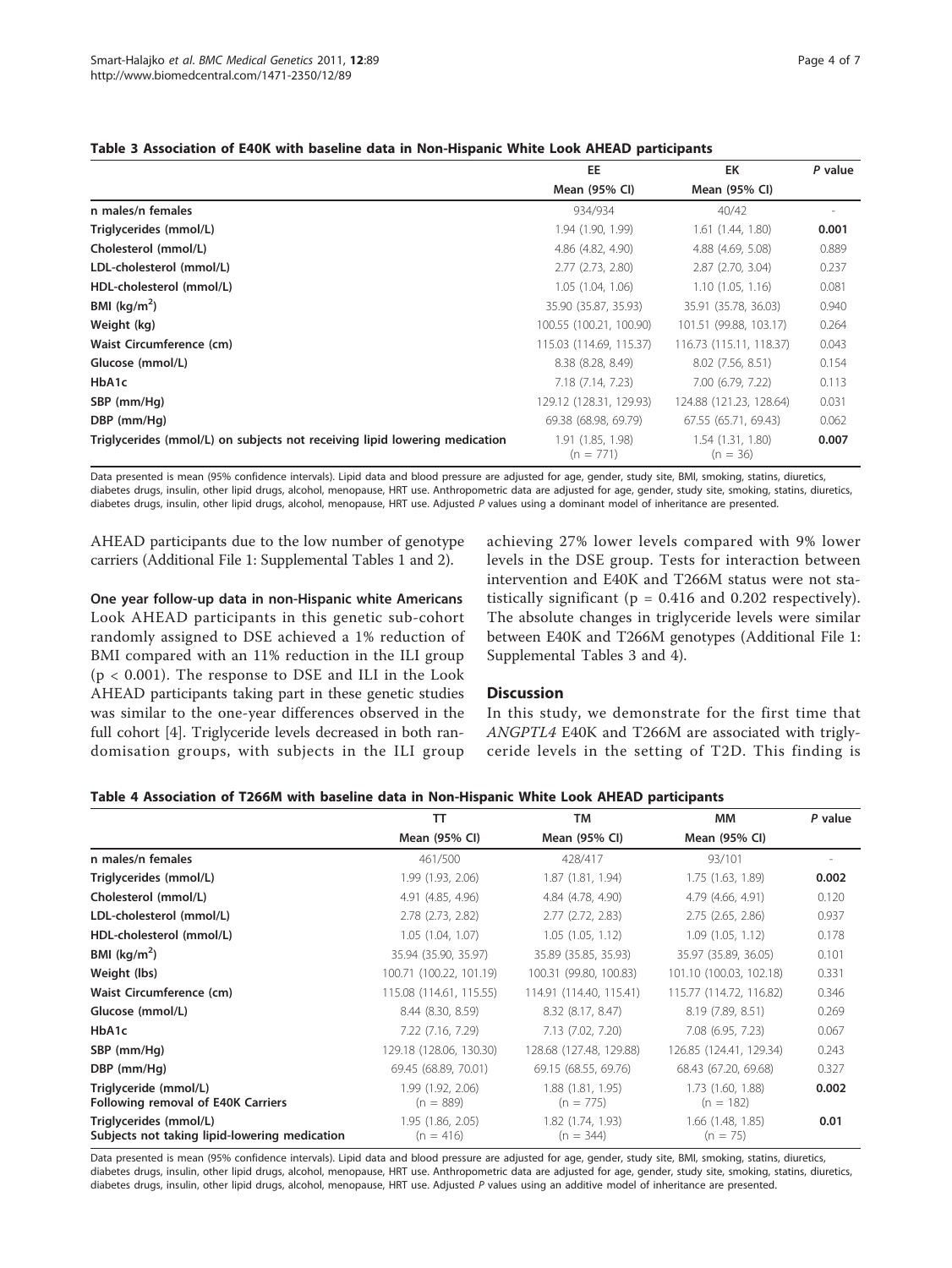<span id="page-4-0"></span>

significant because elevated triglyceride levels found in E40 homozygotes and T266 carriers may contribute to an increased risk of CVD in the setting of T2D. Non-Hispanic White Look AHEAD K40 carriers had 17% lower triglyceride levels than non-K40 carriers, which is a similar effect as reported in studies in the general population [[11,12\]](#page-6-0). We therefore conclude that the effect of the ANGPTL4 E40K polymorphism is unlikely diminished to any substantial degree by the independent effects of obesity and T2D on triglyceride levels. The lack of interaction with treatment indicates that there is no differential effect of genotypes on triglycerides depending upon randomization to ILI versus DSE. This final point demonstrates the potential role of a life-style intervention to reduce triglyceride levels conferred by genetic background [\[15\]](#page-6-0).

We identified an association of triglyceride levels with ANGPTL4 T266M that appeared to be independent of, and potentially additive with, the E40K variant. The T266M triglyceride effect is consistent with the European Atherosclerosis Research Study II CHD offspring study which demonstrated that M266 homozygotes had enhanced triglyceride clearance following an oral fat tolerance test [[12](#page-6-0)]. Our results contrast to the findings of Talmud et al [[12\]](#page-6-0), who reported a similar pattern of linkage disequilibrium between the two cSNPs, but found the association of T266M with triglycerides to be dependent on the K40 allele. The observation that the triglyceride-lowering effect of T266M is not lost after removal of K40 carriers in Look AHEAD suggests that the T266M cSNP may have an independent effect on triglycerides in the setting of T2D. The fact that the association of T266M with triglyceride levels was not observed in Look AHEAD participants receiving lipid lowering medication, but maintained on those not on medications, suggests that an important interaction between medications and T266M may exist. Alternatively, the reduced sample size in this sub-group analysis may have reduced our power to detect an association.

E40K carriers in ARIC and the Copenhagen City Heart Study had significantly higher HDL-cholesterol levels than non-carriers, while the Dallas Heart Study did not confirm this relationship [[11\]](#page-6-0). While a mechanistic link between plasma triglycerides and HDL-cholesterol mediated by the cholesterol ester transfer protein is well established [[16\]](#page-6-0), large differences in triglycerides are typically required before a significant change in HDL-cholesterol is found. We detected a modest, albeit non-significant, elevation of HDL-cholesterol in K40 carriers. Other factors that regulate HDL-cholesterol levels (e.g. insulin resistance, obesity) may have weakened the effect of E40K.

Both the E40 (within the N-terminus) and the T266 (within the C-terminus) amino acid residues are conserved across human, mouse and rat species [\[17\]](#page-6-0) suggesting functional importance. Formation of Angptl4 oligomers by disulphide bonds in the coiled-coil N-terminus [[17](#page-6-0)] is required for inhibition of LPL activity. The E40K substitution destabilizes the protein after secretion, preventing the extracellular accumulation of oligomers and abolishing the ability of the Angptl4 protein to inhibit LPL activity [[10\]](#page-6-0). By comparison, the mechanism by which T266M alters the function of the C-terminal fibrinogen domain remains undefined.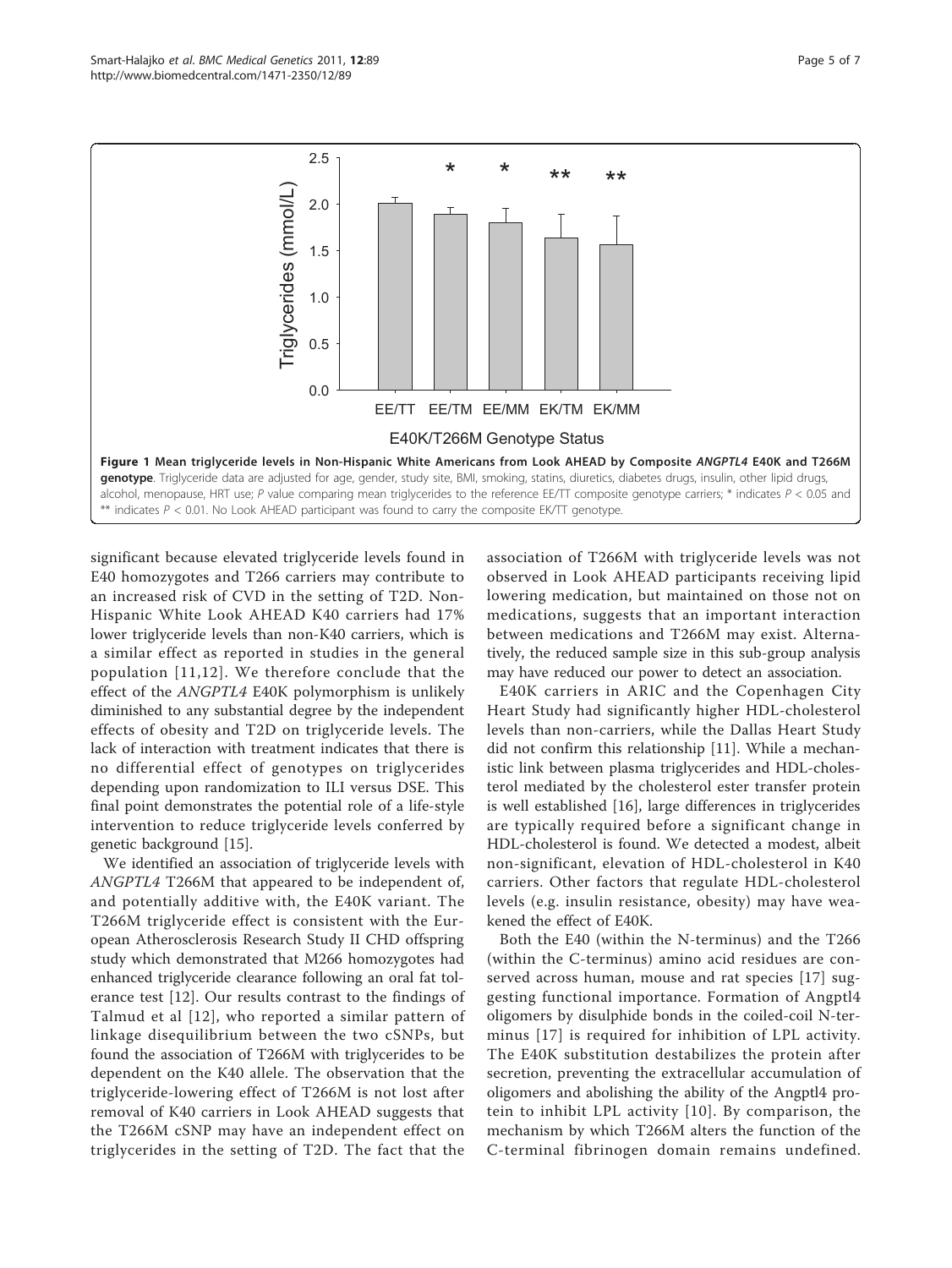<span id="page-5-0"></span>Romeo et al [[18\]](#page-6-0) has demonstrated that non-synonymous mutations throughout ANGPTL4, including the fibrinogen domain, compromise the ability of Angptl4 to inhibit LPL activity.

A limitation of the study is the low number of African American and Hispanic ANGPTL4 variant carriers. Statistically this resulted in underpowered association studies which prevented the examination of E40K in African Americans. The ANGPTL4 variant frequencies for Hispanics were comparable to Non-Hispanic White Americans (0.027 and 0.021). The low total number of Hispanics (n  $= 137$ ) and E40K carriers (n  $= 6$ ) reduced our power to detect an association. While we included anti-diabetic medication use as a covariate in our analyses an additional limitation is that we were unable to control for the effect of specific anti-diabetic medications and doses, which may have an effect on triglyceride levels.

#### Conclusion

In conclusion, we demonstrate for the first time an association of the ANGPTL4 coding variants with triglyceride levels in the setting of T2D. Further, our results suggest that the triglyceride response to a lifestyle intervention is not altered by ANGPTL4 genotype status. This finding broadens our understanding of the role of Angptl4 in regulation of LPL metabolism of triglycerides. The independent association of T266M with triglycerides has broad implications because this polymorphism has a high frequency in the general population.

## Additional material

[Additional file 1: S](http://www.biomedcentral.com/content/supplementary/1471-2350-12-89-S1.DOC)upplemental Analysis of ANGPTL4 E40K and T266M Genotype Status in Look AHEAD. This additional file includes four supplemental data tables. The first two tables describe the association analysis findings of ANGPTL4 E40K (Table S1) and T266M (Table S2) with baseline biochemical and anthropometric baseline levels in African American and Hispanic Look AHEAD participants. The remaining two tables describe the association analysis findings of ANGPTL4 E40K (Table S3) and T266M (Table S4) with absolute change in baseline biochemical and anthropometric measurements to year 1 follow-up in Non-Hispanic White Look AHEAD participants.

#### Abbreviations

Angptl4: Angiopoietin-like protein 4; BMI: body mass index; CI: confidence intervals; CVD: cardiovascular disease; DSE: diabetes support education; HWE: Hardy-Weinberg equilibrium; HDL-cholesterol: high-density lipoprotein cholesterol; HRT-Hormone replacement therapy; ILI: intensive lifestyle intervention; LD: linkage disequilibrium; LPL: lipoprotein lipase; LDLcholesterol: low-density lipoprotein cholesterol; MAF: minor allele frequency; SNP: single nucleotide polymorphism; cSNP: coding single nucleotide polymorphism; T2D: type 2 diabetes.

#### Acknowledgements and Funding

We gratefully acknowledge the contributions of the Look AHEAD Study Group members [4]. This study is supported by the National Institutes of Health (R01 DK072497), the British Heart Foundation (PG2005/014) and additional sources listed below. This manuscript is based on a subset of the baseline data set from participants enrolled from the Look AHEAD sites at Pennington Biomedical Research Center; Massachusetts General Hospital; University of Colorado Health Sciences Center; Baylor College of Medicine; The University of Tennessee Health Science Center, University of Tennessee; University of Minnesota; St. Luke's Roosevelt Hospital Center; University of Pennsylvania; University of Pittsburgh; and Brown University. Additional support was received from the Massachusetts General Hospital Mallinckrodt General Clinical Research Center (M01-RR-01066); the University of Colorado Health Sciences Center General Clinical Research Center (M01 RR00051) and Clinical Nutrition Research Unit (P30 DK48520); the University of Tennessee at Memphis General Clinical Research Center (M01RR00211-40); the University of Pittsburgh General Clinical Research Center (M01 RR000056 44) and NIH grant (DK 046204). Author AKH was supported by the Training Program in Cardiovascular Research (NIH, 5T32HL069770) and MCS is supported by a Unilever/BBSRC Case studentship.

#### Author details

<sup>1</sup> Division of Cardiovascular Genetics, British Heart Foundation Laboratories, Department of Medicine, Royal Free and UCL Medical School, London, UK. <sup>2</sup> MCRI Center for Translational Genomics, Molecular Cardiology Research Institute, Tufts Medical Center, Boston, MA, USA. <sup>3</sup>Weight Control and Diabetes Research Center, Department of Psychiatry and Human Behavior, The Miriam Hospital and Brown Medical School, Providence, RI, USA. <sup>4</sup>Baylor College of Medicine, Houston, TX, USA. <sup>5</sup>Diabetes Unit, Massachusetts General Hospital, Harvard Medical School, Boston, MA, USA. <sup>6</sup>Department of Genetics and Genomic Sciences, Mount Sinai School of Medicine, New York, USA.

#### Authors' contributions

MCS participated in all aspects of this project including molecular genetic studies, association analysis and manuscript preparation; AKH and IP advised association analysis and manuscript preparation; MCM and JAC carried out molecular genetic studies; AK, JM, AB, HJP, and DMN assisted in data interpretation and edited/reviewed the manuscript; PJT proposed and advised the study and edited/reviewed the manuscript; GSH participated in all aspects of the project including study design, molecular genetic studies, statistical analysis, and manuscript preparation. All authors read and approved the final manuscript.

#### Competing interests

The authors declare that they have no competing interests.

Received: 2 November 2010 Accepted: 29 June 2011 Published: 29 June 2011

#### References

- Sarwar N, Danesh J, Eiriksdottir G, Sigurdsson G, Wareham N, Bingham S, Boekholdt SM, Khaw KT, Gudnason V: [Triglycerides and the risk of](http://www.ncbi.nlm.nih.gov/pubmed/17190864?dopt=Abstract) [coronary heart disease: 10,158 incident cases among 262,525](http://www.ncbi.nlm.nih.gov/pubmed/17190864?dopt=Abstract) [participants in 29 Western prospective studies.](http://www.ncbi.nlm.nih.gov/pubmed/17190864?dopt=Abstract) Circulation 2007, 115(4):450-458.
- 2. Patel A, Barzi F, Jamrozik K, Lam TH, Ueshima H, Whitlock G, Woodward M: [Serum triglycerides as a risk factor for cardiovascular diseases in the](http://www.ncbi.nlm.nih.gov/pubmed/15492305?dopt=Abstract) [Asia-Pacific region.](http://www.ncbi.nlm.nih.gov/pubmed/15492305?dopt=Abstract) Circulation 2004, 110(17):2678-2686.
- Drexel H, Aczel S, Marte T, Benzer W, Langer P, Moll W, Saely CH: [Is](http://www.ncbi.nlm.nih.gov/pubmed/15616241?dopt=Abstract) [atherosclerosis in diabetes and impaired fasting glucose driven by](http://www.ncbi.nlm.nih.gov/pubmed/15616241?dopt=Abstract) [elevated LDL cholesterol or by decreased HDL cholesterol?](http://www.ncbi.nlm.nih.gov/pubmed/15616241?dopt=Abstract) Diabetes Care 2005, 28(1):101-107.
- 4. Pi-Sunyer X, Blackburn G, Brancati FL, Bray GA, Bright R, Clark JM, Curtis JM, Espeland MA, Foreyt JP, Graves K, et al: [Reduction in weight and](http://www.ncbi.nlm.nih.gov/pubmed/17363746?dopt=Abstract) [cardiovascular disease risk factors in individuals with type 2 diabetes:](http://www.ncbi.nlm.nih.gov/pubmed/17363746?dopt=Abstract) [one-year results of the look AHEAD trial.](http://www.ncbi.nlm.nih.gov/pubmed/17363746?dopt=Abstract) Diabetes Care 2007, 30(6):1374-1383.
- 5. Tirosh A, Rudich A, Shochat T, Tekes-Manova D, Israeli E, Henkin Y, Kochba I, Shai I: [Changes in triglyceride levels and risk for coronary heart disease](http://www.ncbi.nlm.nih.gov/pubmed/17876021?dopt=Abstract) [in young men.](http://www.ncbi.nlm.nih.gov/pubmed/17876021?dopt=Abstract) Ann Intern Med 2007, 147(6):377-385.
- 6. Picard F, Naimi N, Richard D, Deshaies Y: [Response of adipose tissue](http://www.ncbi.nlm.nih.gov/pubmed/10078543?dopt=Abstract) [lipoprotein lipase to the cephalic phase of insulin secretion.](http://www.ncbi.nlm.nih.gov/pubmed/10078543?dopt=Abstract) Diabetes 1999, 48(3):452-459.
- 7. Pollare T, Vessby B, Lithell H: [Lipoprotein lipase activity in skeletal muscle](http://www.ncbi.nlm.nih.gov/pubmed/1911706?dopt=Abstract) [is related to insulin sensitivity.](http://www.ncbi.nlm.nih.gov/pubmed/1911706?dopt=Abstract) Arterioscler Thromb 1991, 11(5):1192-1203.